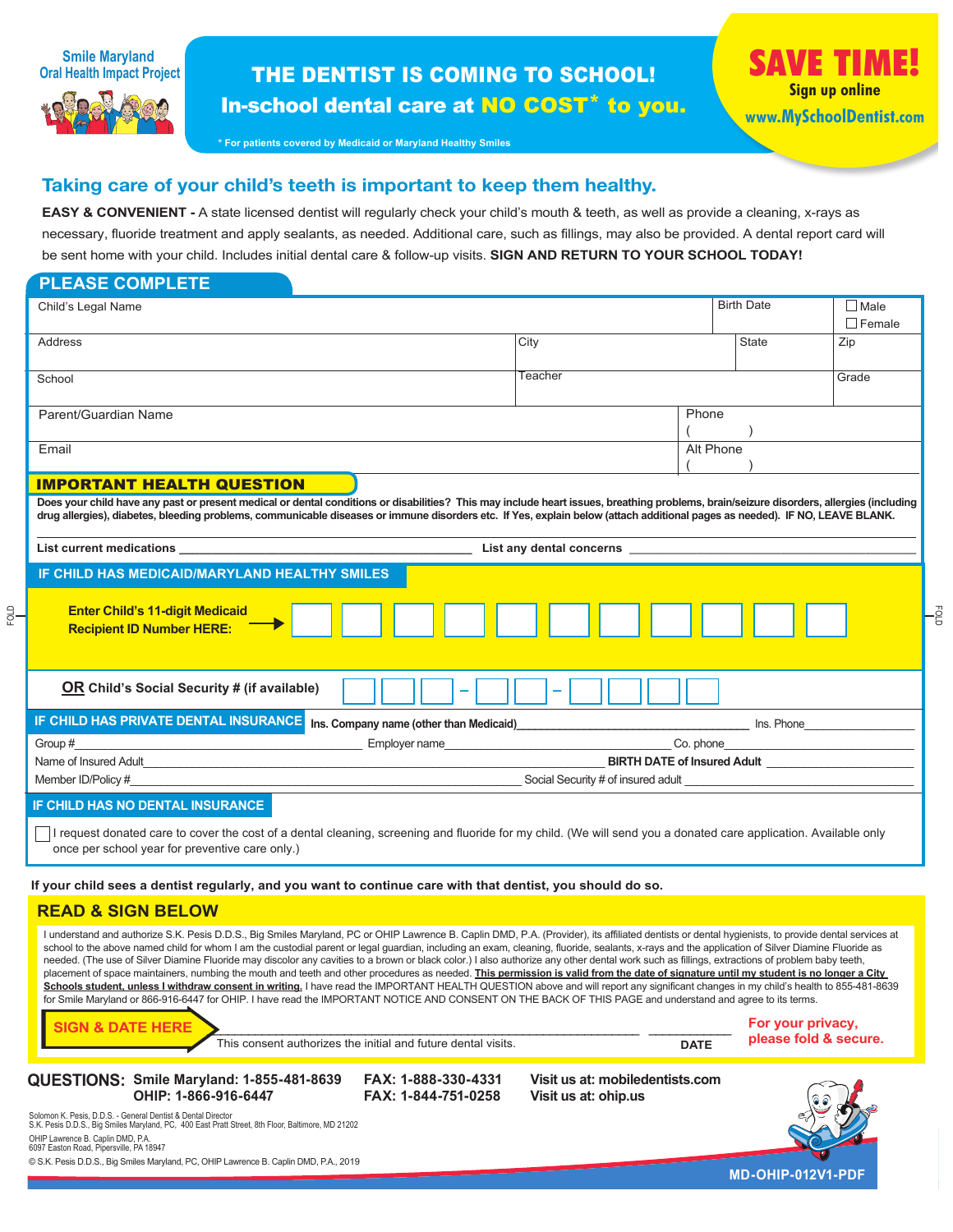# IMPORTANT NOTICE & CONSENT / AVISO IMPORTANTE Y CONSENTIMIENTO

I understand and authorize S.K. Pesis D.D.S. Big Smiles Maryland, PC or OHIP Lawrence B. Caplin DMD, P.A.(Provider) (Provider) and its affiliated dentists or dental hygienists to provide the following services for the named child for whom I am the custodial parent or legal guardian: dental exam & oral hygiene instruction, teeth cleaning, fluoride treatment, x-rays & dental sealants, as well as the application of Silver Diamine Fluoride to treat the progression of tooth decay. (The use of Silver Diamine Fluoride may discolor any cavities to a brown or black color.) I also authorize the dentist to fill any cavities or to place a crown over the tooth, extract any problem baby teeth, perform a pulpotomy (treatment of the nerves inside the tooth), place space maintainers or perform other dental treatments as needed. I understand that there are risks to dental treatment including swelling or pain that may occur from the treatment or injection of a local anesthetic, or allergic reaction. (For additional information regarding the risks of treatment and treatment alternatives, please call the number provided.) I authorize & direct Provider to bill & collect payment from any Medicaid, insurance, or other payer. I authorize my child's school to make available to Provider and its billing agent my child's insurance information in order to bill payer for services. If I have private dental insurance, I will be billed for & agree to pay any deductibles and/or co pays. Treatment by the in-school dentist may affect future benefits that your child may receive under private insurance, Medicaid or CHIP. Unless I have made pre-arrangements to attend, and am there at the time of service, services will be provided without my presence. (We may send you text messages about the school dental program. Message and/or data fees may be charged by your wireless service provider; to discontinue, reply "STOP" to any message received from us. You also agree to receive pre-recorded and/or auto-dialed telephone calls relating to the school dental program at the land-line and/or mobile telephone numbers provided on this consent form.) I have received the Notice of Privacy Practices (NPP) attached to this form and consent to the release of my child's medical record information, including records obtained from other providers, and any HIV/AIDS, communicable disease, sexually transmitted disease, drug and alcohol, and anemia information. I authorize release of such information by Provider to any responsible payor and/or administrative service provider and their subcontractors, and if my child is a participant in the Maryland Healthy Smiles program, the primary dentist office with which the Provider contracts for my child's school, for use and disclosure relating to my child's treatment, payment for services and health care operation purposes. This signed consent authorizes my child's initial and future dental visits. This permission is valid from the date of signature until my student is no longer a City Schools student, unless I withdraw consent in writing. I may withdraw this consent at any time in writing.

Entiendo y autorizo a S.K. Pesis D.D.S. Big Smiles Maryland, PC o OHIP Lawrence B. Caplin DMD, P.A. (Proveedor) y a sus dentistas afiliados o higienistas dental a proveer los siguientes servicios al niño mencionado del cual soy el padre custodio o tutor legal: examen dental e instrucciones de higiene oral, limpieza dental, tratamiento de fluoruro, rayos-x, sellantes dentales, así como la aplicación de Fluoruro Diamino de Plata para tratar la progresión de las caries dental. (El uso de Fluoruro Diamino de Plata puede decolorar cualquier caries a un color marrón o negro.) También autorizo al dentista a llenar cualquier carie o colocar una corona sobre el diente, extraer cualquier dientes de leche problemáticos, realizar una endodoncia (tratamiento de los nervios dentro del diente), colocar mantenedores de espacio o realizar otros tratamientos dentales según sea necesario. Autorizo al Proveedor a extraer cualquier diente de leche con problema o realizar una endodoncia (tratamiento de los nervios dentro del diente), como sea necesario. Entiendo que existen riesgos al recibir tratamientos dentales incluyendo inflamación o dolor que puede ocurrir de la inyección de la anestesia o una reacción alérgica. (Para información adicional sobre los riesgos del tratamiento dental y tratamientos alternos por favor llame al número proporcionada.) Autorizo y dirijo al Proveedor a facturar y recolectar pago de Medicaid, seguro privado o tercera persona. Autorizo a la escuela de mi hijo a poner a disposición del Proveedor y su agente de cobro la información del seguro de mi hijo con el fin de cobrar por los servicios. Si tengo seguro dental privado, seré facturado y acuerdo a pagar cualquier deducible y/o co-pago. El tratamiento realizado por el dentista escolar pudiera afectar los beneficios de su niño en en un futuro bajo su cobertura privada, Medicaid o CHIP. Al menos de que allá hecho algún arreglo previamente para atender y estoy ahí al momento de los servicios, el servicio será proveído sin mi presencia. (En ocasiones podremos mandarle un texto sobre el programa dental escolar. Cobros de mensaje o/y de datos pueden ser aplicados por su proveedor de servicios inalámbrico; para descontinuar, responda "STOP" a cualquier mensaje que reciba de nosotros. Usted también acepta recibir transmisión pre grabada y/o auto llamadas telefonicas relacionadas con el programa dental escolar a los numeros telefonicos que usted proporciono en esta forma de consentimiento.) He recibido el Aviso de Prácticas Privadas (NPP) adjuntas a este formulario y el consentimiento para la divulgación de la información y/o expediente médico de mi hijo, incluyendo los registros obtenidos de otros proveedores, y cualquier otra enfermedad como: VIH/SIDA, enfermedades contagiosas, enfermedades de transmisión sexual, drogas, alcohol, y anemia. Autorizo la divulgación de dicha información por parte del Proveedor a cualquier pagador responsable y/o proveedor de servicios administrativos y sus subcontratistas, y si mi hijo participa en el programa Maryland Healthy Smiles, la oficina del dentista principal con el que el Proveedor contrata para la escuela de mi hijo, para uso y divulgación relacionados con el tratamiento de mi hijo, el pago de servicios y propósitos de la operación de cuidado de la salud. Esta forma de consentimiento firmada autoriza la visita dental inicial y visitas de seguimiento. **Este permiso es válido desde la fecha de**  la firma hasta que mi estudiante ya no sea un estudiante de City Schools, al menos que retire mi consentimiento por escrito. Puedo retirar mi consentimiento en cualquier momento por escrito.

# KEEP FOR YOUR RECORDS

### **SOLOMON PESIS, DDS – GENERAL DENTIST, DENTAL DIRECTOR**

Amal Al-Fares, DDS, Fareeda Bacchus, DDS, Renee Campbell, DDS, Reginald Cole, DDS, Valarie Davis, DDS, Genevieve Graves-Appiah, DDS, Mehdi Hasan, DDS, Jasmin Kaur, DDS, Frank Lewis, DDS, Saima Malik, DDS, DDS, Saima Malik, Solomon Pesis, DDS, Nisar Qamruddin, DMD, Roland Swann, DDS, Angela Wiredu, DDS, Amir Zolfaghari, DDS

### NOTICE OF PRIVACY PRACTICES

THIS NOTICE DESCRIBES HOW MEDICAL INFORMATION ABOUT YOU MAY BE USED AND DISCLOSED AND HOW YOU CAN GET ACCESS TO THIS INFORMATION. PLEASE REVIEW IT CAREFULLY. KEEP FOR YOUR RECORDS

### **OUR LEGAL DUTY**

The privacy of your medical information is important to us. We are required by applicable federal and state law to maintain the privacy of your health information. We are also required to give you this Notice about our privacy practices,<br>our legal duties, and your rights concern~ing your health information. We must follow the privacy p

We reserve the right to change our privacy practices and the terms of this Notice at any time, provided such changes are permitted by applicable law. We reserve the right to make the changes in our privacy practices<br>and the new terms of our Notice effective for all health information that we maintain, including health information practices, we will change this Notice and make the new Notice available upon request.

You may request a copy of our Notice at any time. For more information about our privacy practices, or for additional copies of this Notice, please contact us using the information listed at the end of this Notice.

**USES AND DISCLOSURES OF HEALTH INFORMATION We use and disclose health information about you for treatment, payment, and healthcare operations. For example:** 

**Treatment:** We may use or disclose your health information to a physician, school nurse, or other healthcare provider providing treatment to you.

Payment: We may use and disclose your health information to obtain payment for services we provide to you.

**Healthcare Operations:** We may use and disclose your health information in connection with our business operations such as reviewing the competence or qualifications of healthcare professionals and evaluating practitioner and provider performance.

**Your Authorization:** Uses or disclosures not otherwise described in this Notice may be made only with your written authorization. In addition, we must obtain your written authorization to sell your medical information or to use or disclose your information for marketing goods or services to you where we are paid to make the<br>communication. If you give us an authorization, you may revoke it in writing at any time. Your revocation<br>will not us a written authorization, we cannot use or disclose your health information for any reason except those described in this Notice.

To Your Family and Friends and Persons Involved in Your Care: We may disclose your health information to a<br>family member, friend or other person involved in your care to the extent necessary to help with your healthcare or

**Required by Law:** We may use or disclose your health information when we are required to do so by law.

**Public Safety:** We may need to disclose medical information to law enforcement officials, such as in response to a search warrant or a grand jury subpoena, or to assist law enforcement officials in identifying or locating an individual, to report deaths that may have resulted from criminal conduct, and to report criminal conduct on our premises.

**Abuse or Neglect:** We may disclose your health information to appropriate authorities if we reasonably believe that you are a possible victim of abuse, neglect, or domestic violence or the possible victim of other crimes. We may disclose your health information to the extent necessary to avert a serious threat to your health or safety or the health or safety of others.

**National Security:** We may disclose your medical information to military authorities of Armed Forces or foreign military personnel under certain circumstances; to authorized federal officials for lawful intelligence, counterintelligence, or other national security activities, and to protect the president; and to a correctional institution or law enforcement official having lawful custody of an inmate or patient under certain circumstances.

**Appointment Reminders:** We may use or disclose your health information to provide you with appointment reminders (such as .<br>cemail messages, postcards, letters, emails or text messages).

**Health Oversight Activities:** We may disclose health information to a health oversight agency for activities authorized by law. These oversight activities include, for example, audits, investigations, inspections and licensure surveys. These activities are necessary<br>for the government to monitor the health care system, the outbreak of disease, gove

**Lawsuits and Disputes:** We may disclose health information about you in response to a court or administrative order. We may also disclose health information about you in response to a subpoena, discovery request or other lawful process.

His The method with complete the state in the state in the state in the state in the state in the state in the state in the state in the state in the state in the state in the state in the state in the state in the state **Other Uses and Disclosures.** As permitted or required by law, we may use or disclose your medical information for research purposes; to organizations that handle and monitor organ donation and transplantation; for workers' compensation or similar programs to comply with laws related to workers' compensation or similar programs that provide ben or illness; for public health activities such as to prevent or control disease, injury or disability; to report reactions to medications or problems with products; to notify people of recalls of products they may be using; to, or is at risk for contracting or spreading a disease; to medical examiners to identify a deceased person or determine cause of death; or to funeral directors to carry out their duties.

### **PATIENT RIGHTS**

**Access:** You have the right to look at or get copies of your health information, with limited exceptions. You must make a request in writing to obtain access to your health information and fax your request to the number at the end of this Notice.

**Disclosure Accounting:** You have the right to receive a list of some disclosures we or our business associates have made of your health information. If you request this accounting more than once in a 12-month period, we may charge you a reasonable, cost-based fee for responding to these additional requests.

**Restriction:** You have the right to request that we restrict our use or disclosure of your health information. We are not required to agree to your request except when disclosure would be to your health plan, you (or someone on your behalf other than your<br>health plan) has paid in full for your health care, the disclosure relates to payment or health c

**Alternative Communication:** You have the right to request in writing that we communicate with you about your health informa-<br>tion by alternative means or to alternative locations specified in your written request.

**Amendment:** You have the right to request that we amend your health information. Your request must be in writing and must explain why the information should be amended. We may deny your request under certain circumstance

**Electronic Notice:** If you receive this Notice on our Web site or by electronic mail (e-mail), you are entitled to receive this Notice in written form upon request.

### **QUESTIONS AND COMPLAINTS**

lf you want more information about our privacy practices or have questions or concerns, please contact us. If you are concerned<br>that we may have violated your privacy rights, you may complain to us using the contact inform Notice. You also may submit a written complaint to the U.S. Department of Health and Human Services. We will not retaliate in<br>any way if you choose to file a complaint with us or the U.S. Department of Health and Human Ser

Contact Officer: HIPAA Officer Phone: 888-833-8441

Fax: 888-330-4331

email: HIPAAOfficer@mobiledentists.com Effective Date: February 1, 2018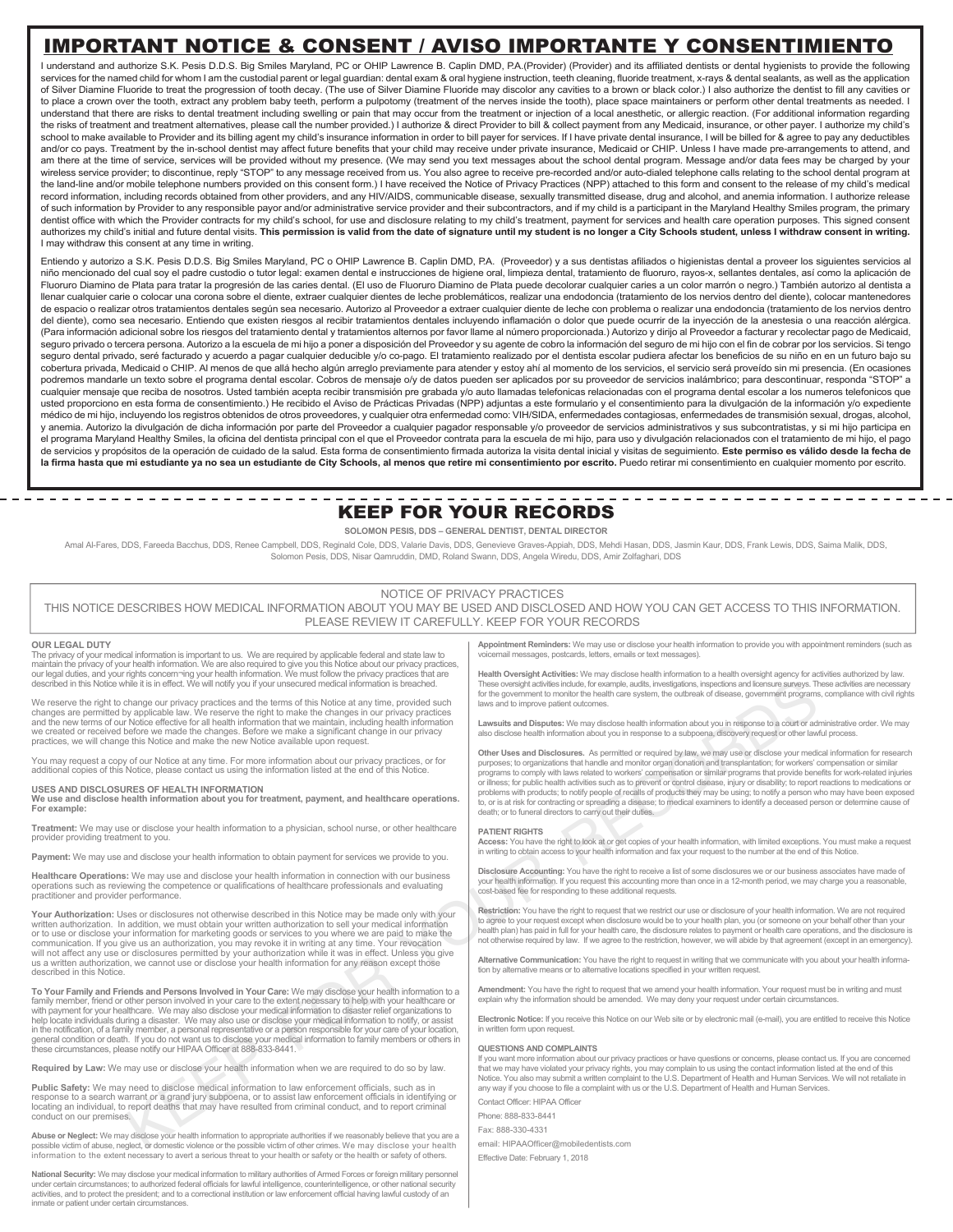

# **¡EL DENTISTA VENDRÁ A LA ESCUELA!** Cuidado dental dentro de la escuela SIN COSTO\* para usted.

**iAHORRE TIEMPO! Regístrese en línea www.MySchoolDentist.com**

DOBLE

**\* Para pasientes con convertura Medicaid o Maryland Healthy Smiles**

# Cuidar de los dientes de su niño es importante para mantenerlos sanos.

**FÁCIL Y CONVENIENTE -** Dentistas licenciados en el estado periódicamente revisará la boca y dientes de su hijo, así como proporcionar una limpieza, rayos-x como sea necesario, tratamiento de fluoruro y aplicar sellantes, según sea necesario. Tratamiento adicional como rellenos podrían ser proporcionados. Un reporte dental será enviado a casa con su hijo. Incluye tratamiento recibido y requerido. **¡IFIRME Y REGRESE A LA ESCUELA HOY!**

DOBLE

| <b>LLENE POR FAVOR</b>                                                                                                                                                                                                                                                                                                                                                                                                                                                                                                                                                                                                                                                                                                                                                                                                                                                                                                                                                                                                                                                                                                                                                                                                                                                                                                          |                                                                            |              |                     |                               |  |  |  |  |  |
|---------------------------------------------------------------------------------------------------------------------------------------------------------------------------------------------------------------------------------------------------------------------------------------------------------------------------------------------------------------------------------------------------------------------------------------------------------------------------------------------------------------------------------------------------------------------------------------------------------------------------------------------------------------------------------------------------------------------------------------------------------------------------------------------------------------------------------------------------------------------------------------------------------------------------------------------------------------------------------------------------------------------------------------------------------------------------------------------------------------------------------------------------------------------------------------------------------------------------------------------------------------------------------------------------------------------------------|----------------------------------------------------------------------------|--------------|---------------------|-------------------------------|--|--|--|--|--|
| Nombre Legal del Niño                                                                                                                                                                                                                                                                                                                                                                                                                                                                                                                                                                                                                                                                                                                                                                                                                                                                                                                                                                                                                                                                                                                                                                                                                                                                                                           |                                                                            |              | Fecha de Nacimiento | $\Box$ Hombre<br>$\Box$ Mujer |  |  |  |  |  |
| Dirección                                                                                                                                                                                                                                                                                                                                                                                                                                                                                                                                                                                                                                                                                                                                                                                                                                                                                                                                                                                                                                                                                                                                                                                                                                                                                                                       | Ciudad                                                                     |              | Estado              | Código Postal                 |  |  |  |  |  |
| Escuela                                                                                                                                                                                                                                                                                                                                                                                                                                                                                                                                                                                                                                                                                                                                                                                                                                                                                                                                                                                                                                                                                                                                                                                                                                                                                                                         | Maestro                                                                    |              |                     | Grado                         |  |  |  |  |  |
| Padre/Tutor Legal                                                                                                                                                                                                                                                                                                                                                                                                                                                                                                                                                                                                                                                                                                                                                                                                                                                                                                                                                                                                                                                                                                                                                                                                                                                                                                               |                                                                            |              | Teléfono            |                               |  |  |  |  |  |
| Correo electrónico                                                                                                                                                                                                                                                                                                                                                                                                                                                                                                                                                                                                                                                                                                                                                                                                                                                                                                                                                                                                                                                                                                                                                                                                                                                                                                              |                                                                            |              | Teléfono Alt.       |                               |  |  |  |  |  |
| <b>PREGUNTA DE SALUD IMPORTANTE</b>                                                                                                                                                                                                                                                                                                                                                                                                                                                                                                                                                                                                                                                                                                                                                                                                                                                                                                                                                                                                                                                                                                                                                                                                                                                                                             |                                                                            |              |                     |                               |  |  |  |  |  |
| ¿Su hijo tiene alguna discapacidad o condiciones médicas o dentales en el pasado o presente? Puede incluir problemas del corazón, problemas de respiración, trastorno del cerebro/convulsiones, alergias (incluye alergia a<br>medicamentos), diabetes, problemas de sangrado, enfermedades transmisibles o desorden inmunitario, etc. Si es así, por favor explique abajo (adjunte hojas adicionales si es necesario). Si No, deje el espacio abajo en blanc                                                                                                                                                                                                                                                                                                                                                                                                                                                                                                                                                                                                                                                                                                                                                                                                                                                                   |                                                                            |              |                     |                               |  |  |  |  |  |
| Anote los medicamentos que este tomando                                                                                                                                                                                                                                                                                                                                                                                                                                                                                                                                                                                                                                                                                                                                                                                                                                                                                                                                                                                                                                                                                                                                                                                                                                                                                         | Anote cualquier problemas dental                                           |              |                     |                               |  |  |  |  |  |
| NIÑO TIENE MEDICAID/MARYLAND HEALTHY SMILES                                                                                                                                                                                                                                                                                                                                                                                                                                                                                                                                                                                                                                                                                                                                                                                                                                                                                                                                                                                                                                                                                                                                                                                                                                                                                     |                                                                            |              |                     |                               |  |  |  |  |  |
| Llene los 11-digitos de<br><b>Medicaid del Niño AQUÍ:</b>                                                                                                                                                                                                                                                                                                                                                                                                                                                                                                                                                                                                                                                                                                                                                                                                                                                                                                                                                                                                                                                                                                                                                                                                                                                                       |                                                                            |              |                     |                               |  |  |  |  |  |
| O Número de seguro social del niño (si está disponible)                                                                                                                                                                                                                                                                                                                                                                                                                                                                                                                                                                                                                                                                                                                                                                                                                                                                                                                                                                                                                                                                                                                                                                                                                                                                         |                                                                            |              |                     |                               |  |  |  |  |  |
| NIÑO TIENE SEGURO DENTAL PRIVADO<br>Nombre de la Comp. de Seguro (aparte de Medicaid)                                                                                                                                                                                                                                                                                                                                                                                                                                                                                                                                                                                                                                                                                                                                                                                                                                                                                                                                                                                                                                                                                                                                                                                                                                           | the control of the control of the control of the control of the control of |              |                     |                               |  |  |  |  |  |
| $#$ Grupo                                                                                                                                                                                                                                                                                                                                                                                                                                                                                                                                                                                                                                                                                                                                                                                                                                                                                                                                                                                                                                                                                                                                                                                                                                                                                                                       | Tel. del Empleador                                                         |              |                     |                               |  |  |  |  |  |
| Nombre del Adulto Asegurado                                                                                                                                                                                                                                                                                                                                                                                                                                                                                                                                                                                                                                                                                                                                                                                                                                                                                                                                                                                                                                                                                                                                                                                                                                                                                                     | FECHA DE NACIMIENTO del adulto Asegurado                                   |              |                     |                               |  |  |  |  |  |
| # Póliza/ID                                                                                                                                                                                                                                                                                                                                                                                                                                                                                                                                                                                                                                                                                                                                                                                                                                                                                                                                                                                                                                                                                                                                                                                                                                                                                                                     | Seguro Social del Adulto Asegurado                                         |              |                     |                               |  |  |  |  |  |
| NIÑO NO TIENE SEGURO DENTAL                                                                                                                                                                                                                                                                                                                                                                                                                                                                                                                                                                                                                                                                                                                                                                                                                                                                                                                                                                                                                                                                                                                                                                                                                                                                                                     |                                                                            |              |                     |                               |  |  |  |  |  |
| Certifico que no puedo pagar por el costo reducido y pido asistencia financiera completa la cual cubrirá la limpieza, examen y fluoruro. (Le enviaremos una<br>aplicación por correo. Disponible para tratamiento preventivo solo una vez por año escolar.)                                                                                                                                                                                                                                                                                                                                                                                                                                                                                                                                                                                                                                                                                                                                                                                                                                                                                                                                                                                                                                                                     |                                                                            |              |                     |                               |  |  |  |  |  |
| Si su hijo ve a un dentista con regularidad y gustaría continuar tratamiento con él, debería seguir con su dentista.                                                                                                                                                                                                                                                                                                                                                                                                                                                                                                                                                                                                                                                                                                                                                                                                                                                                                                                                                                                                                                                                                                                                                                                                            |                                                                            |              |                     |                               |  |  |  |  |  |
| <b>LEA Y FIRME ABAJO</b>                                                                                                                                                                                                                                                                                                                                                                                                                                                                                                                                                                                                                                                                                                                                                                                                                                                                                                                                                                                                                                                                                                                                                                                                                                                                                                        |                                                                            |              |                     |                               |  |  |  |  |  |
| Entiendo y autorizo a S.K. Pesis D.D.S., Big Smiles Maryland, PC o OHIP Lawrence B. Caplin DMD, P.A. (Proveedor), y a sus dentistas afiliados o higienistas dental, a proveer servicios dentales en la<br>escuela al niño mencionado anteriormente de quien soy el padre custodio o tutor legal, incluyendo un examen dental, limpieza, fluoruro, sellantes, rayos-x, y la aplicación de Fluoruro Diamino de Plata<br>según sea necesario. (El uso de Fluoruro Diamino de Plata puede decolorar cualquier caries a un color marrón o negro.) También autorizo cualquier otro trabajo dental como rellenos, extracciones de<br>dientes de leche infectados, colocación de mantenedores de espacio, adormecimiento de la boca y dientes y otros procedimientos según sean necesarios. Este permiso es válido desde la fecha de la<br>firma hasta que mi estudiante ya no sea un estudiante de City Schools, al menos que retire mi consentimiento por escrito. He leído la PREGUNTA IMPORTANTE DE SALUD al anterior y les<br>informaré de cualquier cambio significante del salud de mi hijo a 855-481-8639 para Smile Maryland o 866-916-6447 para OHIP. He leído la ADVERTENCIA IMPORTANTE Y CONSENTIMIENTO EN LA<br>PARTE POSTERIOR DE ESTA PAGINA, entiendo y estoy de acuerdo con sus términos.<br><b>FIRME Y FECHA AQUÍ</b> |                                                                            |              | Para su privacidad  |                               |  |  |  |  |  |
| Este consentimiento autoriza las visitas dentales iniciales y futuras.                                                                                                                                                                                                                                                                                                                                                                                                                                                                                                                                                                                                                                                                                                                                                                                                                                                                                                                                                                                                                                                                                                                                                                                                                                                          |                                                                            | <b>FECHA</b> | doble y asegure.    |                               |  |  |  |  |  |
| PERGUNTAS: Smile Maryland: 1-855-481-8639<br>FAX: 1-888-330-4331<br>OHIP: 1-866-916-6447<br>FAX: 1-844-751-0258                                                                                                                                                                                                                                                                                                                                                                                                                                                                                                                                                                                                                                                                                                                                                                                                                                                                                                                                                                                                                                                                                                                                                                                                                 | Visítenos en: mobiledentists.com<br>Visítenos en: ohip.us                  |              |                     |                               |  |  |  |  |  |

Solomon K. Pesis, D.D.S. - General Dentist & Dental Director S.K. Pesis D.D.S., Big Smiles Maryland, PC, 400 East Pratt Street, 8th Floor, Baltimore, MD 21202 OHIP Lawrence B. Caplin DMD, P.A. 6097 Easton Road, Pipersville, PA 18947 © S.K. Pesis D.D.S., Big Smiles Maryland, PC, OHIP Lawrence B. Caplin DMD, P.A., 2019